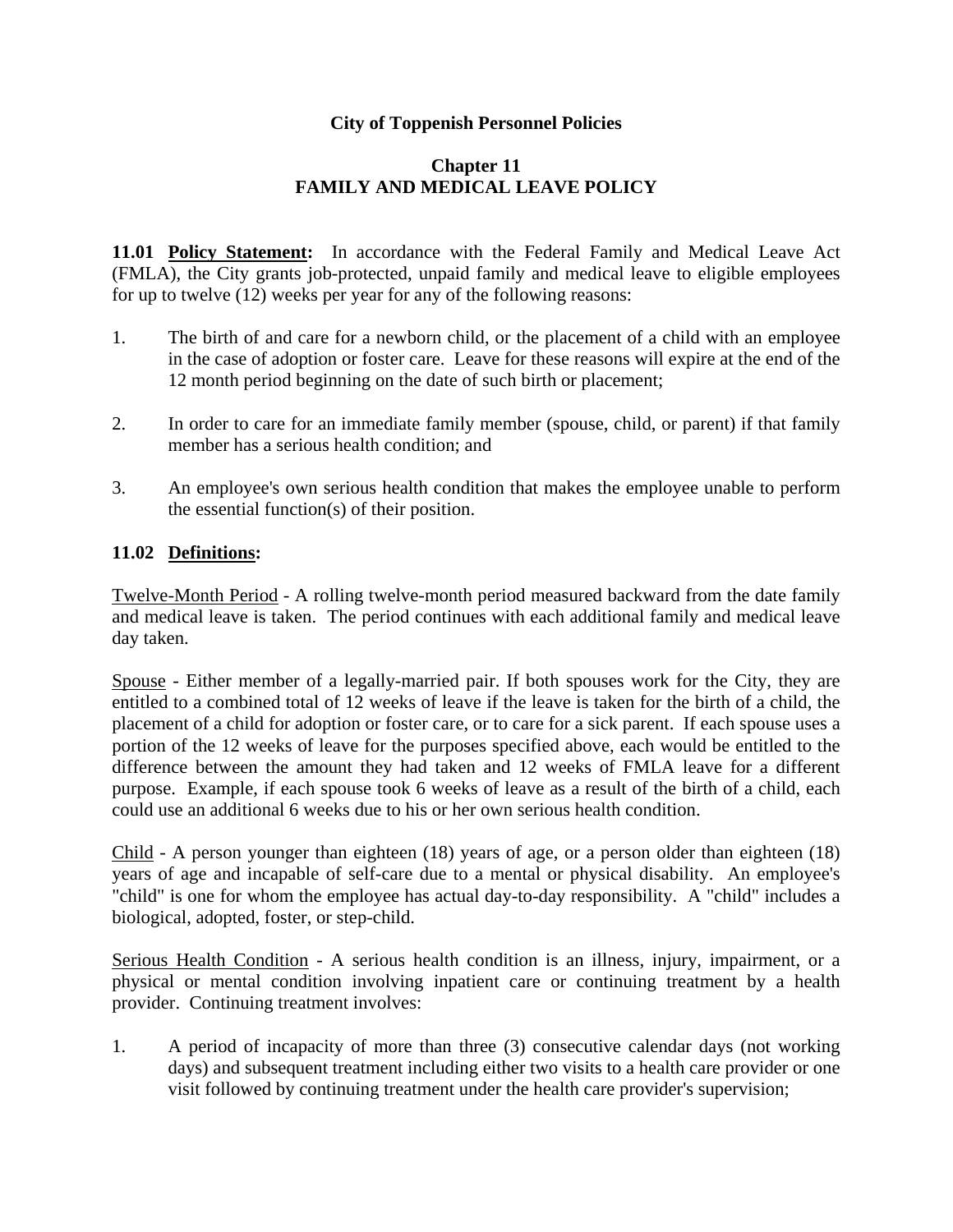- 2. A period of incapacity due to pregnancy or for prenatal care;
- 3. Treatment for chronic serious health conditions such as asthma and diabetes which (1) requires periodic visits for treatment by a health care provider, or by a nurse or physician's assistant under direct supervision of a health care provider; (2) continues over an extended period of time (including recurring episodes of a single underlying condition); and (3) may cause episodic rather than a continuing period of incapacity; and
- 4. Treatments for serious conditions such as cancer that may not be incapacitating but without treatments would result in a period of incapacity of more than three (3) consecutive days.

Health Care Provider - Any health care provider that is recognized by the City or accepted by the City's group health plan. This may include physicians, dentists, clinical psychologists, optometrists, and chiropractors, nurse practitioners, nurse midwives and clinical social workers.

**11.03 Eligibility for Leave.** To be eligible for family and medical leave, an employee must have been employed by the City for at least twelve (12) months. Employees must have worked 1,250 hours during the 12 months prior to the commencement of leave. Vacation, personal leave, sick leave or unpaid leave is not included in the 1,250 hour calculation.

**11.04 Intermittent or Reduced Leave.** An employee may take FMLA leave on an intermittent basis (a few days or few hours at a time) or on a reduced leave schedule as a result of the birth of a child and for the placement of a child for adoption or foster care if the City and the employee agree to such a schedule.

Leave for a serious health condition may also be taken intermittently or on a reduced leave schedule when medically necessary. A "medically necessary" leave is one that involves a medical need for the leave and that can best treat the need through an intermittent or reduced leave schedule. The City may request certification from the health care provider of the employee or family member of the medical necessity of the intermittent leave schedule and the expected duration. Employees are required to schedule intermittent leave that is foreseeable so as not to unduly disrupt the City's operations and so the City can assign employees temporarily to alternative positions with equivalent pay and benefits that better accommodate such recurring periods of intermittent leave.

For regular part-time employees and employees who work variable hours, the FMLA entitlement will be calculated on a prorated basis. A weekly average of the employee's hours worked over the twelve-week period before the beginning of the family and medical leave will be used for calculating the employee's normal workweek.

**11.05 Substitution of Paid Leave.** After an employee on FMLA leave has exhausted their accumulated vacation leave or sick leave, the remainder of the FMLA leave will be unpaid leave so that the total of paid and unpaid leave equals twelve (12) weeks.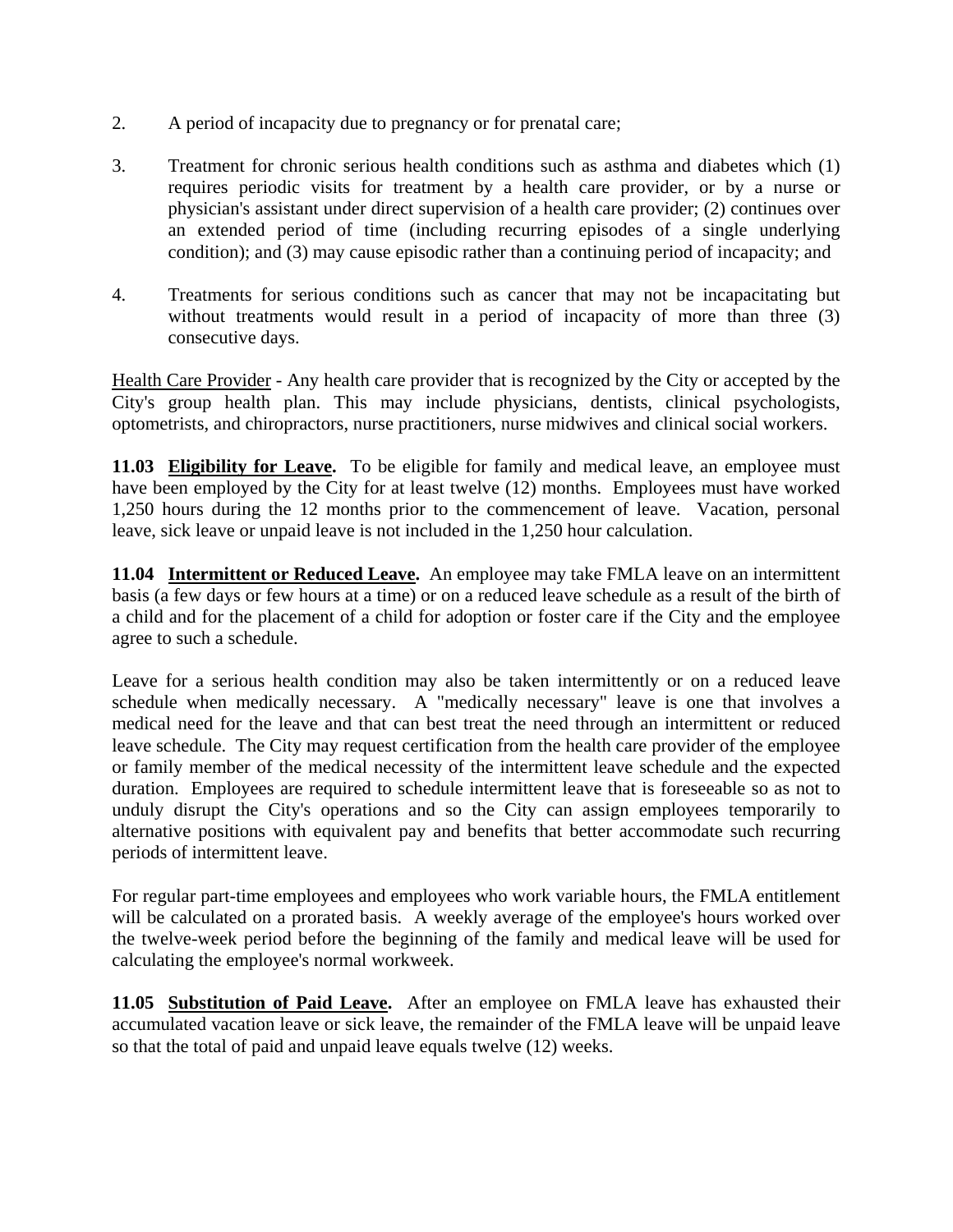An employee who incurs a work-related illness or injury may be eligible to receive worker's compensation benefits. Any time off due to the work-related illness or injury will count toward the employee's FMLA benefit.

The FMLA Act does not allow for the substitution of compensatory time for unpaid FMLA leave.

**11.06 Designating Leave as FMLA Leave.** The City has the authority to designate before leave starts, whether any paid leave to be taken counts towards an employee's FMLA leave entitlement, and will notify the employee immediately upon learning that it qualifies as FMLA leave. The initial notification to the employee may be oral, but will be confirmed in writing by the next regular payday. The City's designation is based upon information obtained from the employee or the employee's spokesperson (e.g., spouse, parent, physician, etc. if the employee is incapacitated). The employee must provide enough information to enable the City to make a determination, if not; the City may make a tentative designation until further inquiry is made to obtain the additional information.

**11.07 Employee Notice Requirements:** An employee must provide the City with at least thirty (30) days advance notice before FMLA leave is to begin if the leave is foreseeable based on an expected birth, placement for adoption or foster care, or planned medical treatment for a serious health condition. Failure to provide the notice will give the City the right to delay the taking of leave until at least thirty (30) days after the date the employee provides notice to the City of the need for FMLA leave. If thirty (30) days notice cannot be provided, notice must be given as soon as practicable. Verbal notification should be provided within one or two business days of when the need for leave becomes known to the employee. When planning medical treatment, the employee will consult with the City and make a reasonable effort to schedule the leave so as not to "unduly disrupt the City's operations, subject to the approval of the health care provider."

Medical Certification - If the employee's leave is to care for the employee's seriously ill spouse, child, or parent or due to the employee's own serious health condition, the request must be supported by a certification issued by the health care provider of the employee or the employee's ill family member. When the leave is foreseeable and at least 30 days notice has been provided, the medical certification should be provided before the leave begins. The City will allow at least 15 calendar days for the employee to comply with the request for medical certification. Medical certification forms will be made available by the Human Resources office.

Second Opinion - The City may require a second medical opinion (at the City's expense). Pending receipt of the second opinion, the employee is provisionally granted leave. The City may also request periodic reports on the employee's status and intent to return to work, or a fitness-for-duty report from the employee's attending physician advising when the employee can return to work.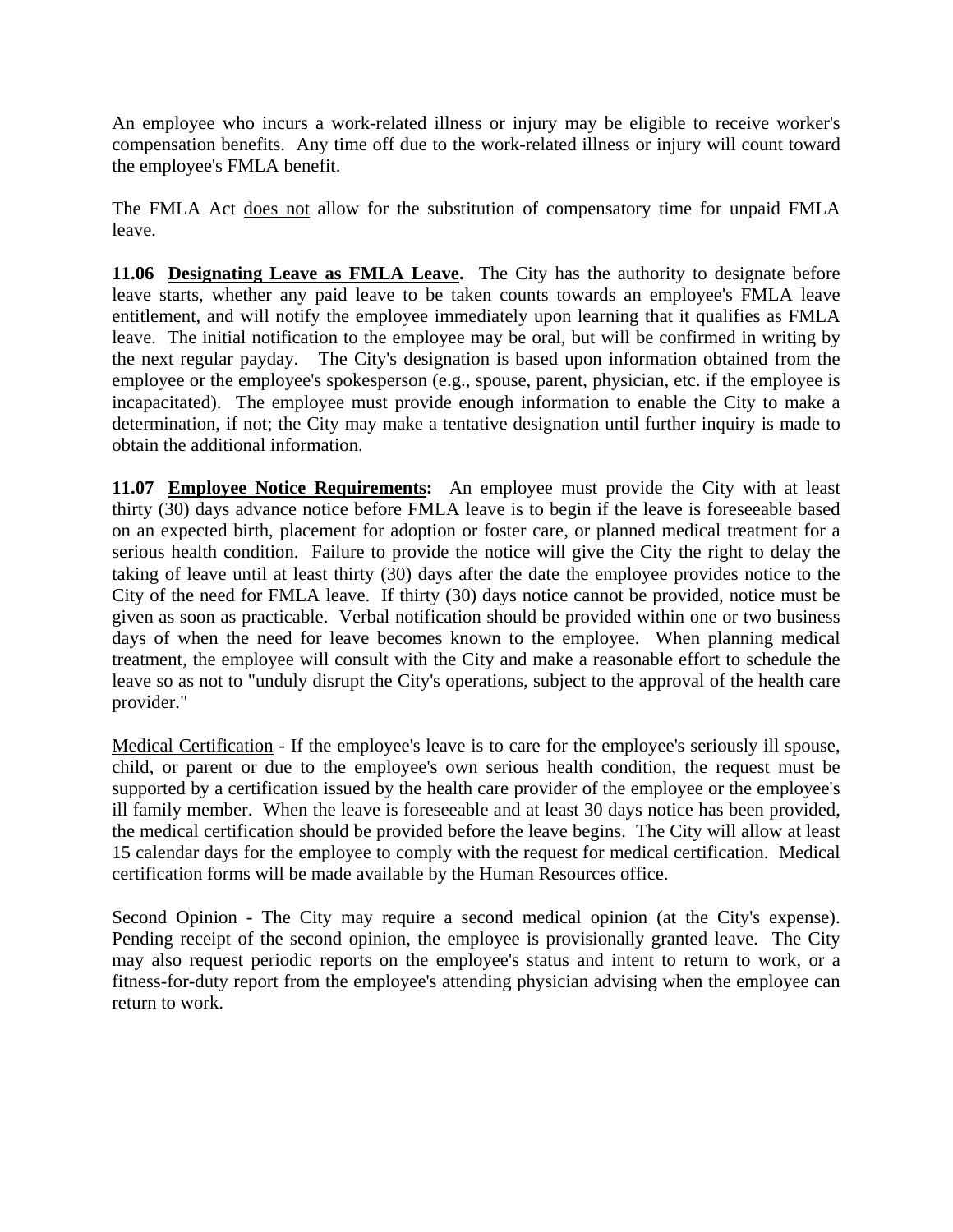If the opinions of the employee's and the City's designated health care providers differ, the City may require a third opinion (at the City's expense). The third health care provider will be designated or approved jointly by both the employee and the City. The third opinion is final and binding. The City will reimburse an employee or family member for any reasonable travel expenses incurred to obtain the second and third opinions.

Confidentiality - All documentation related to the employee's or family member's medical condition is held in strict confidence and maintained in the employee's confidential medical file in the Human Resources office.

**11.08 Payment of Group Health Premiums.** The City will maintain (including the continuation of paying the City's share of the premiums) the group health insurance coverage for an employee's FMLA leave period whenever such insurance was provided before the leave was taken and on the same terms as if the employee had continued to work. Any portion of group health plan premiums which the employee has paid before starting an FMLA leave must continue to be paid by the employee during the leave. Any changes to premium rates and levels of coverage or other conditions of the plan that apply to other active employees also apply to eligible employees on FMLA leave. The City will give advance written notice to employees of the terms for payment of premiums during FMLA leave. If FMLA leave is unpaid, the City requires that payment of the employee's portion of the payment of health benefit premiums will be made by the employee to the City. Payment is required at the same time as if it would be made by payroll deduction.

The City's obligation to maintain group health benefits ends after a premium payment is more than 30 days late. The City will provide 15 days notice that coverage will cease if the employee's premium is more than 30 days late. If coverage should lapse while the employee is on FMLA leave, they will be restored to equivalent coverage upon return to work and will not be required to meet any qualification requirements imposed by the health care plan such as preexisting waiting periods or passing a medical exam to obtain coverage.

Failure to Return to Work - The City may recover its share of health plan premiums during a period of unpaid FMLA leave from an employee if the employee fails to return to work at the end of leave. The only exception is where the employee does not return due to the continuation, recurrence, or onset of a serious health condition of the employee or the employee's family member or "other circumstances beyond the employee's control."

**11.09 Rights Upon Return to Work:** When an employee returns from an FMLA leave, they will be restored to the same or an equivalent position with equivalent benefits, pay, and other terms and conditions of employment. The Family Medical Leave Act does not require the City to place a returning employee in the same position. If a position in which an employee is placed is equivalent, the employee has no right to be restored to the original job.